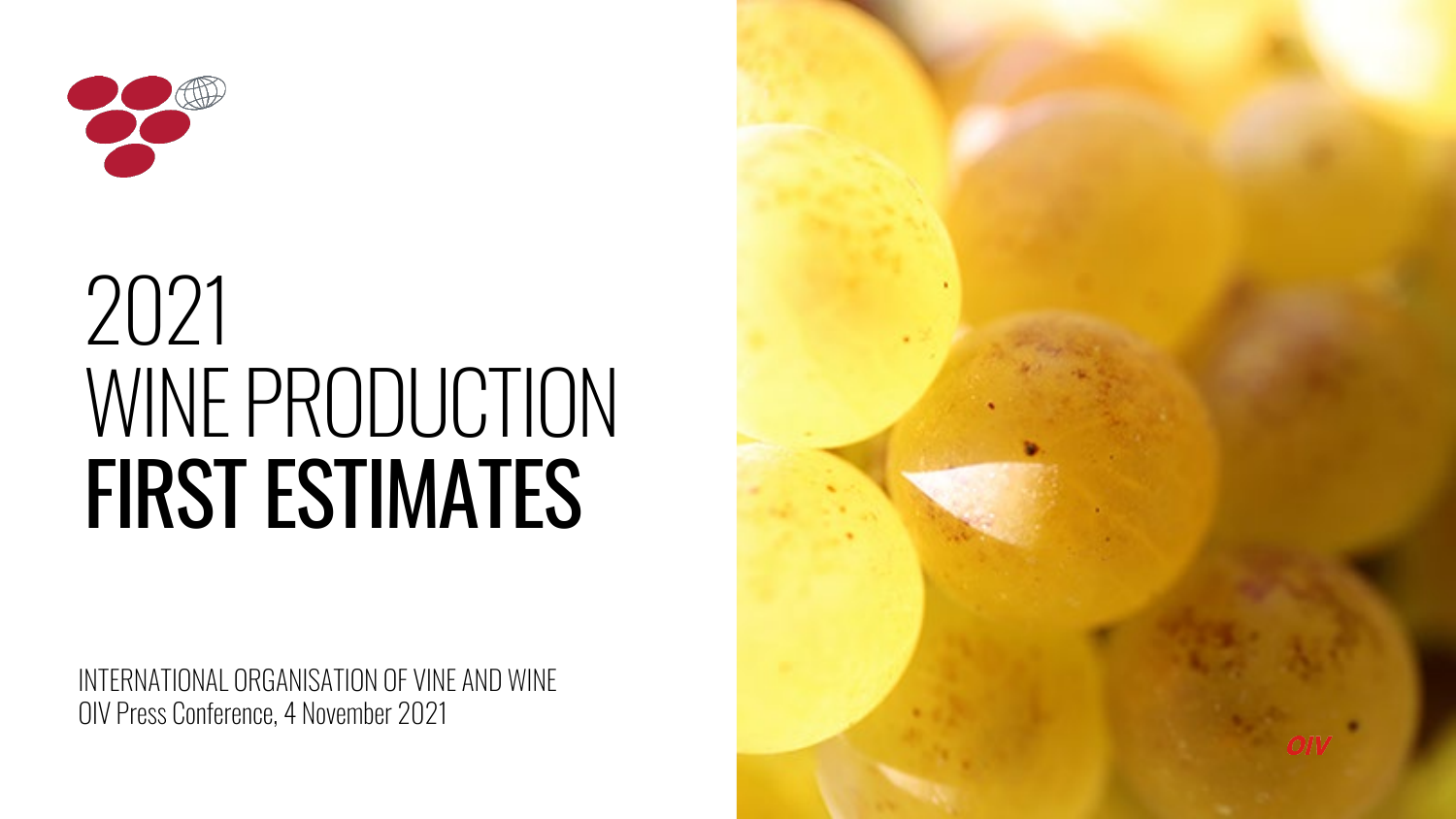

# **SUMMARY**

### Wine production 2021

1. Southern Hemisphere 2. Northern Hemisphere 3. World

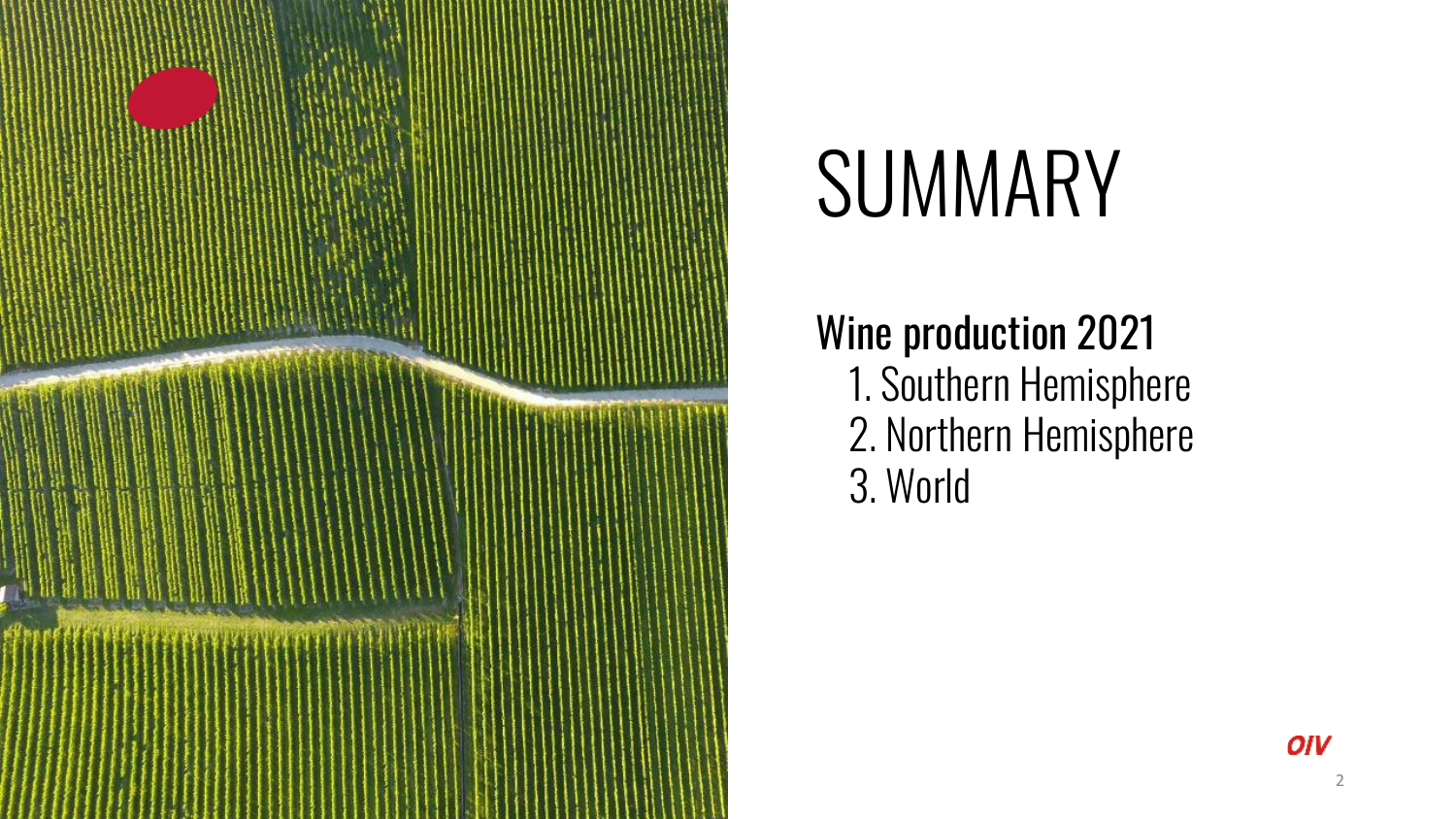



## Southern Hemisphere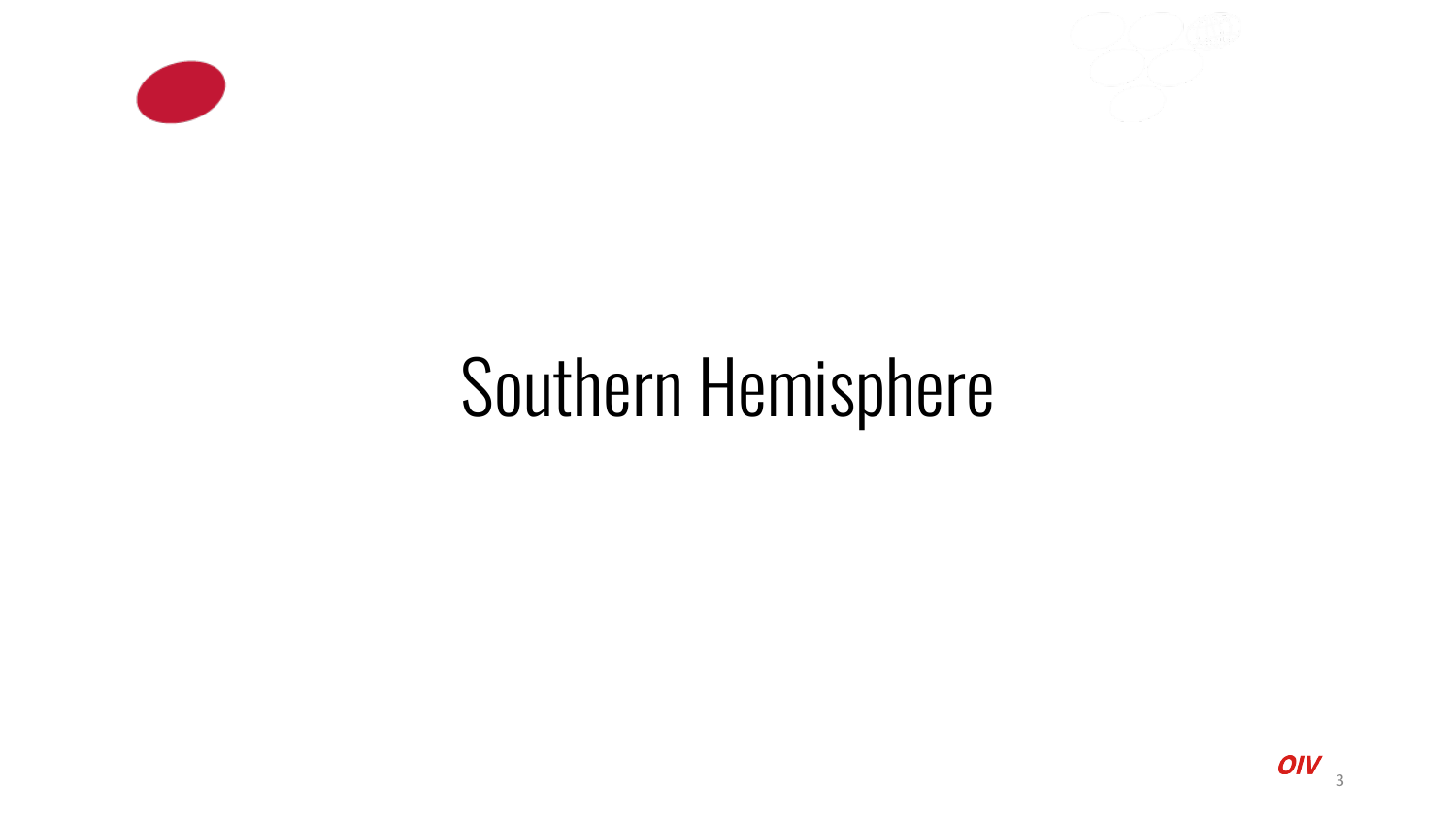

#### With 59 mhl, in 2021, the Southern Hemisphere records its highest wine production ever, represting 23% of the expected world wine production.

After a strong decline in wine production last year caused by unfavourable climatic conditions, 2021 has witnessed a sharp increase among all major producing countries.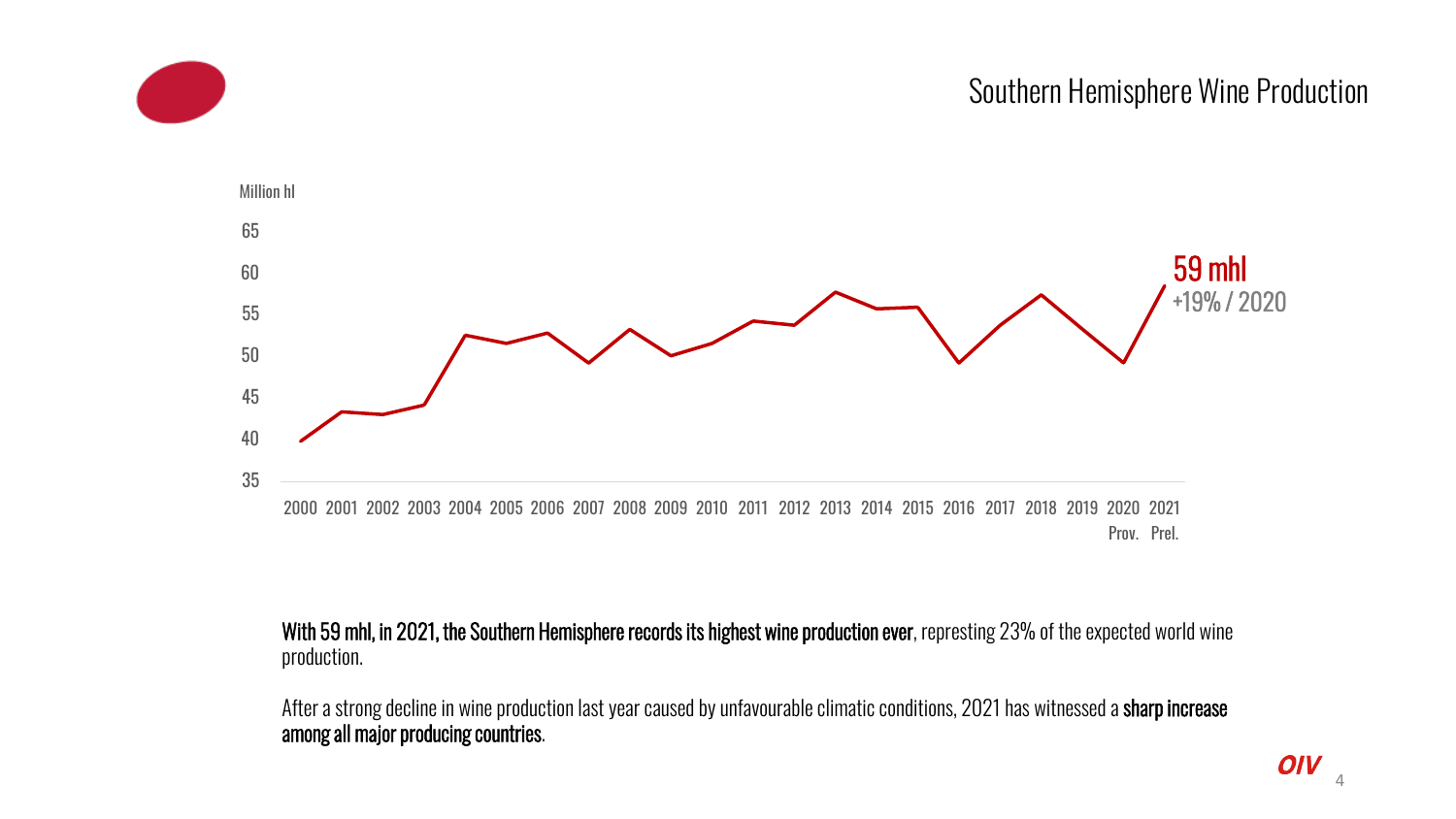

#### Southern Hemisphere – Major Wine Producers, 2016-2021

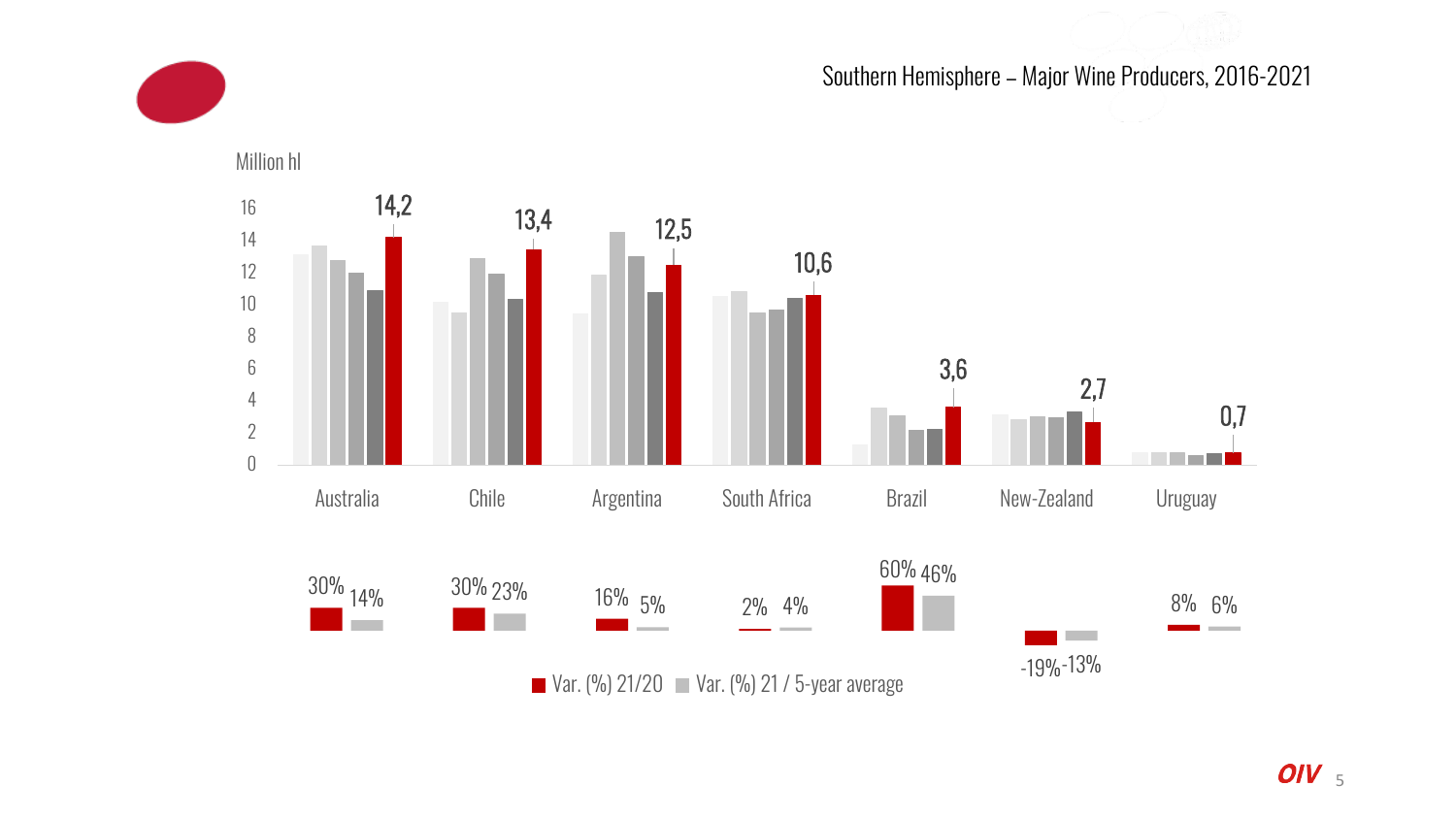



## Northern Hemisphere

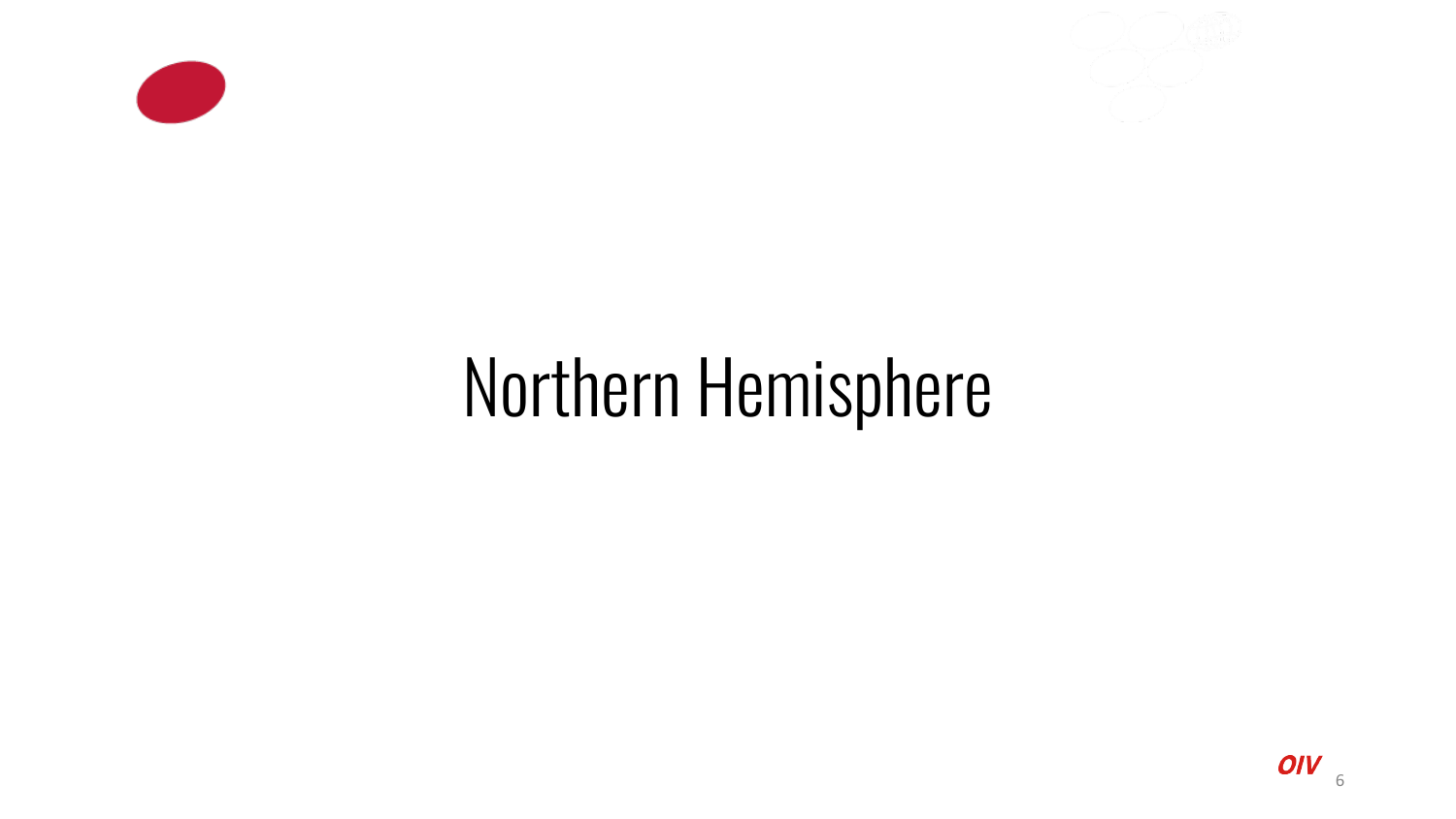Northern Hemisphere- EU27 Wine Production



In the European Union (EU), weather conditions significantly impacted the expected 2021 wine production, which is estimated at 145 mhl (excluding juices and musts). This volume shows an annual decrease of 22 mhl compared to 2020.

In 2021 the EU27 is expected to account for 58% of the world wine production.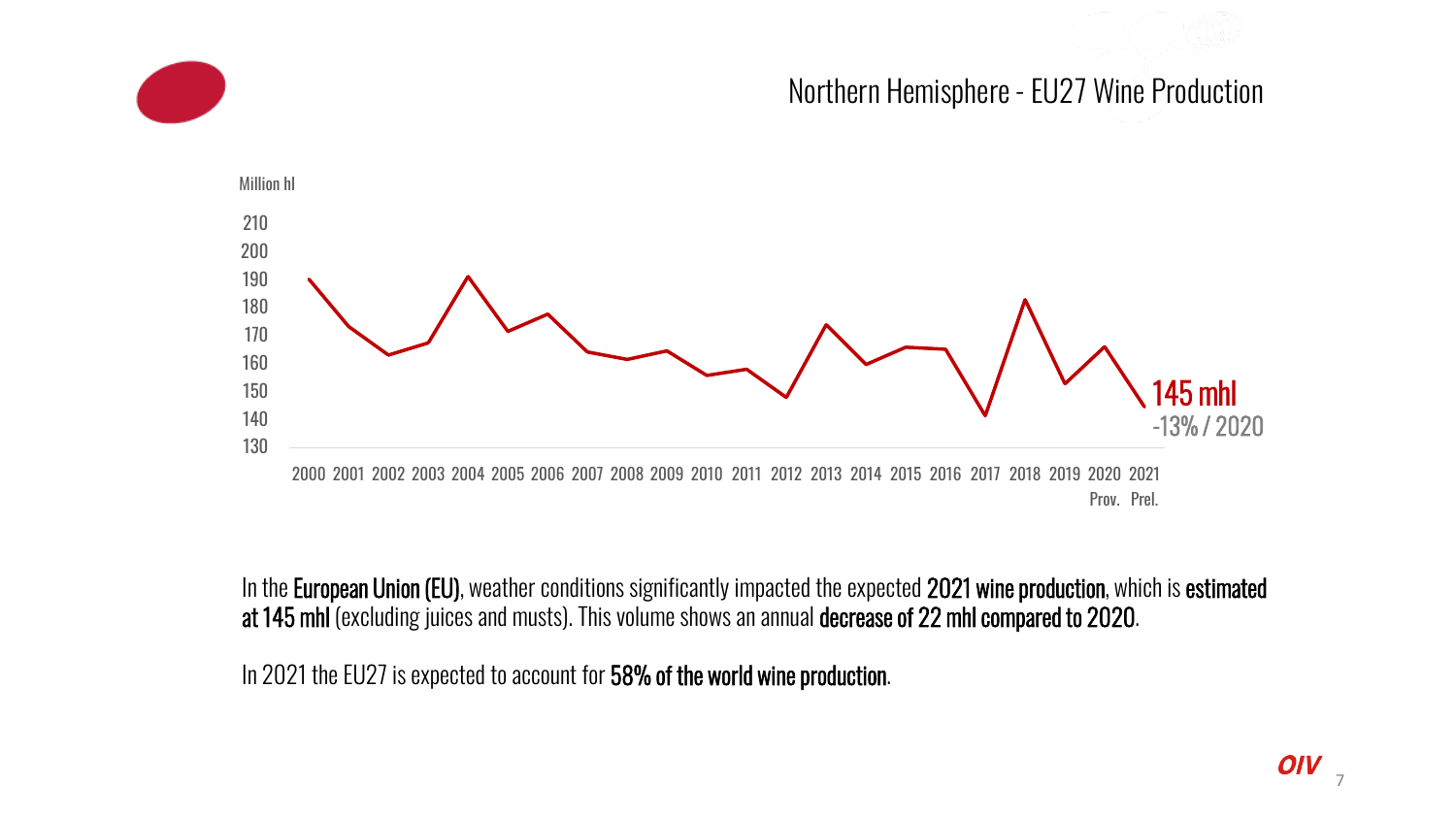### Northern Hemisphere- Major EU Wine Producers, 2016 - 2021

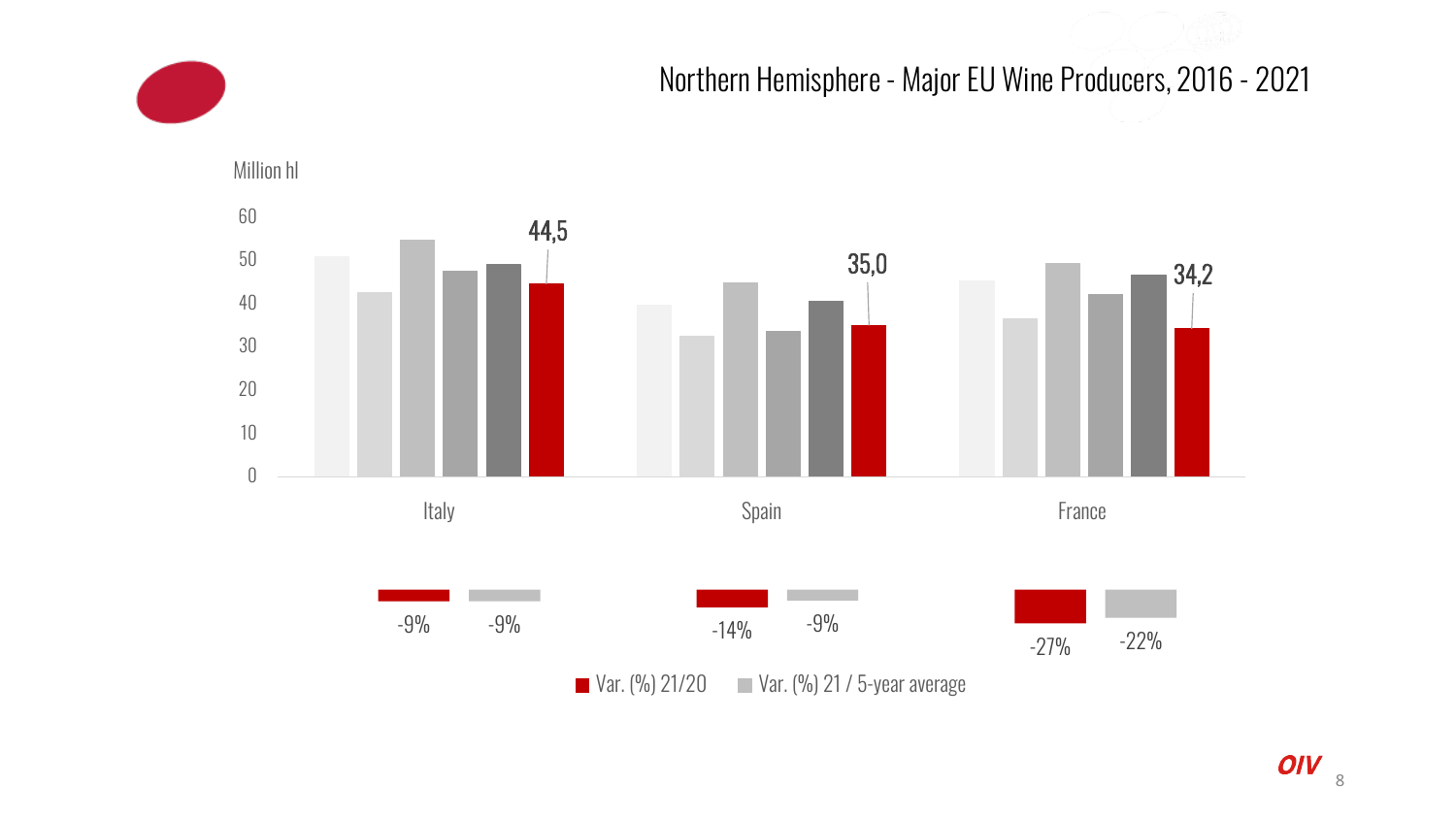#### Northern Hemisphere- Major EU Wine Producers, 2016 - 2021 4% 1% 37% 29%  $6\%$ -4% -5% -26% -29% 1% 2% 4% 8,8 6,5 5,3  $\begin{array}{ccc} 3,1 & & 2,3 & 1,7 \end{array}$ 0 2 4 6 8 10 12 Germany Portugal Romania Hungary Austria Greece Million hl

**Var.** (%) 21/20 **Var.** (%) 21 / 5-year average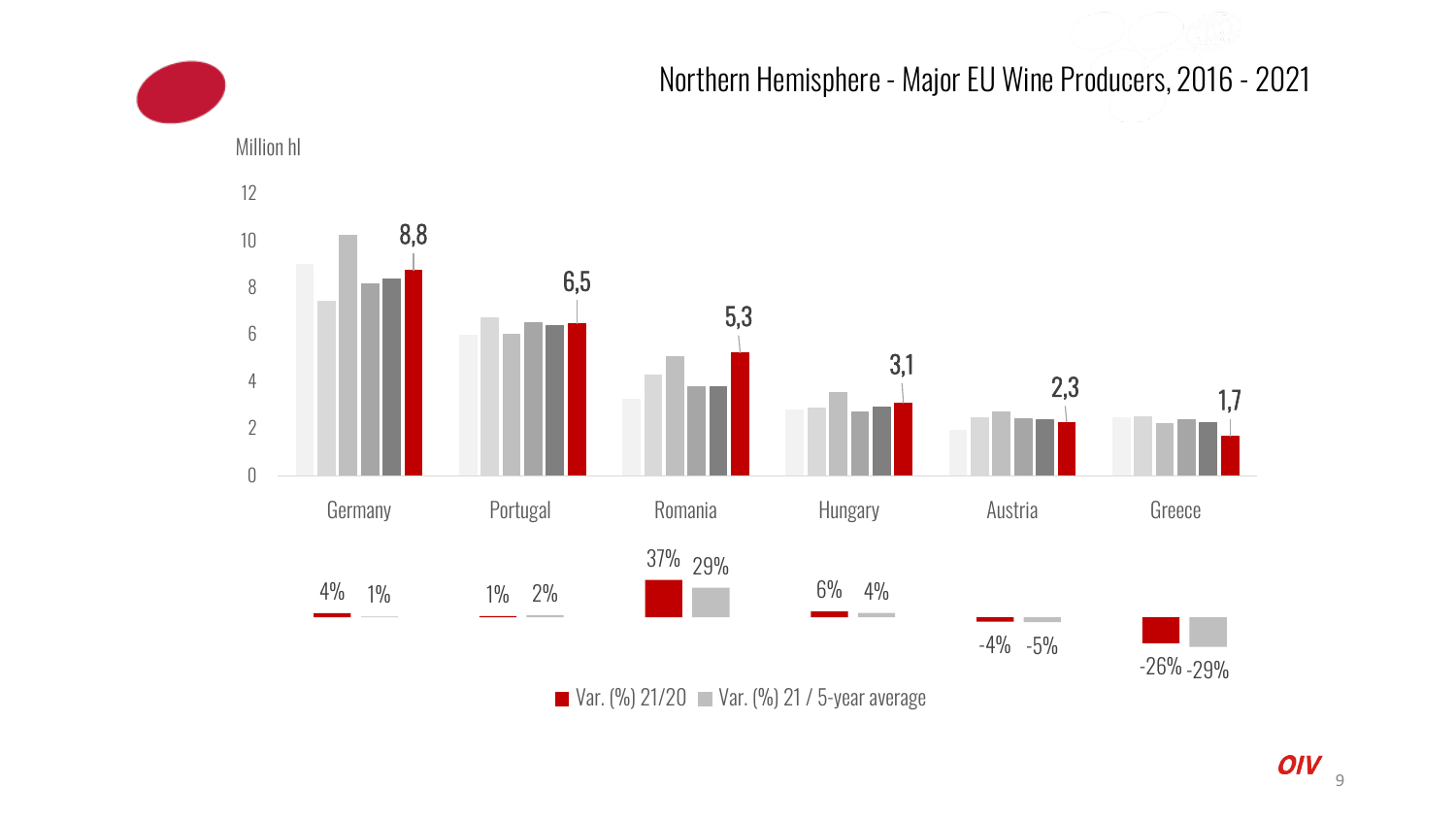



**Var.** (%)  $21/20$  **Var.** (%)  $21/5$ -year average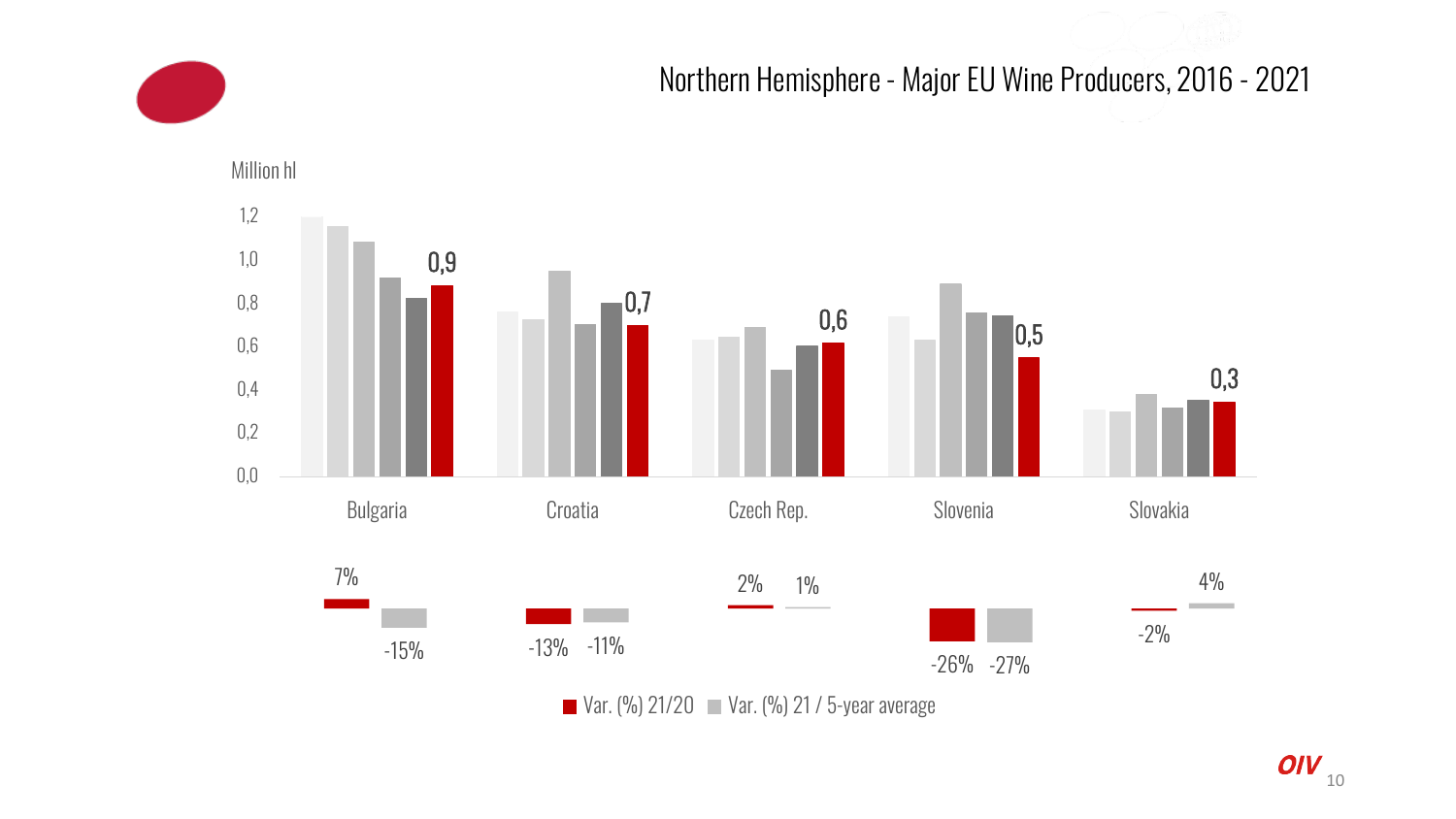

Northern Hemisphere - Major Wine Producers outside EU, 2016 - 2021

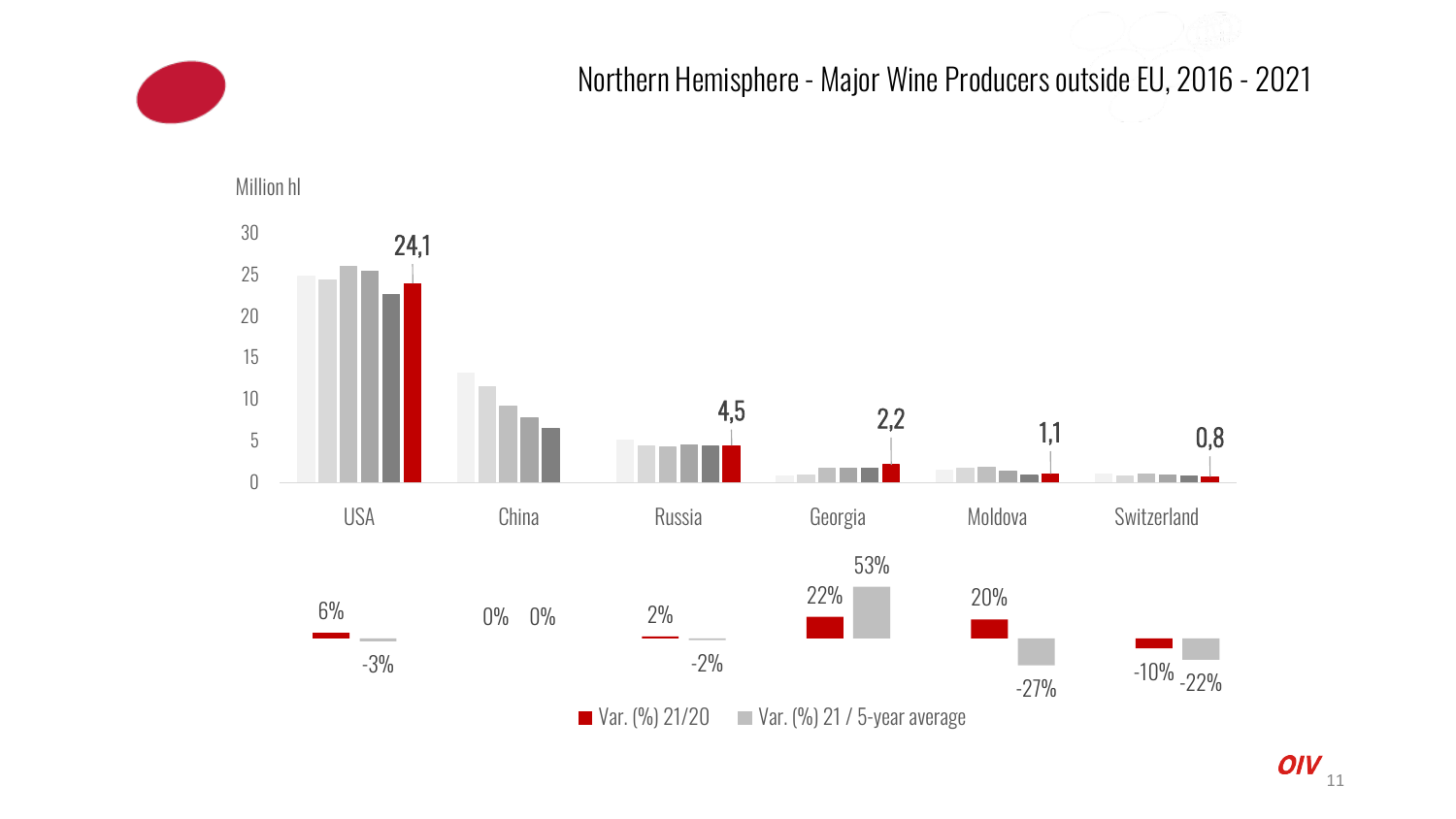



### World Wine Production 2021 A preliminary estimate